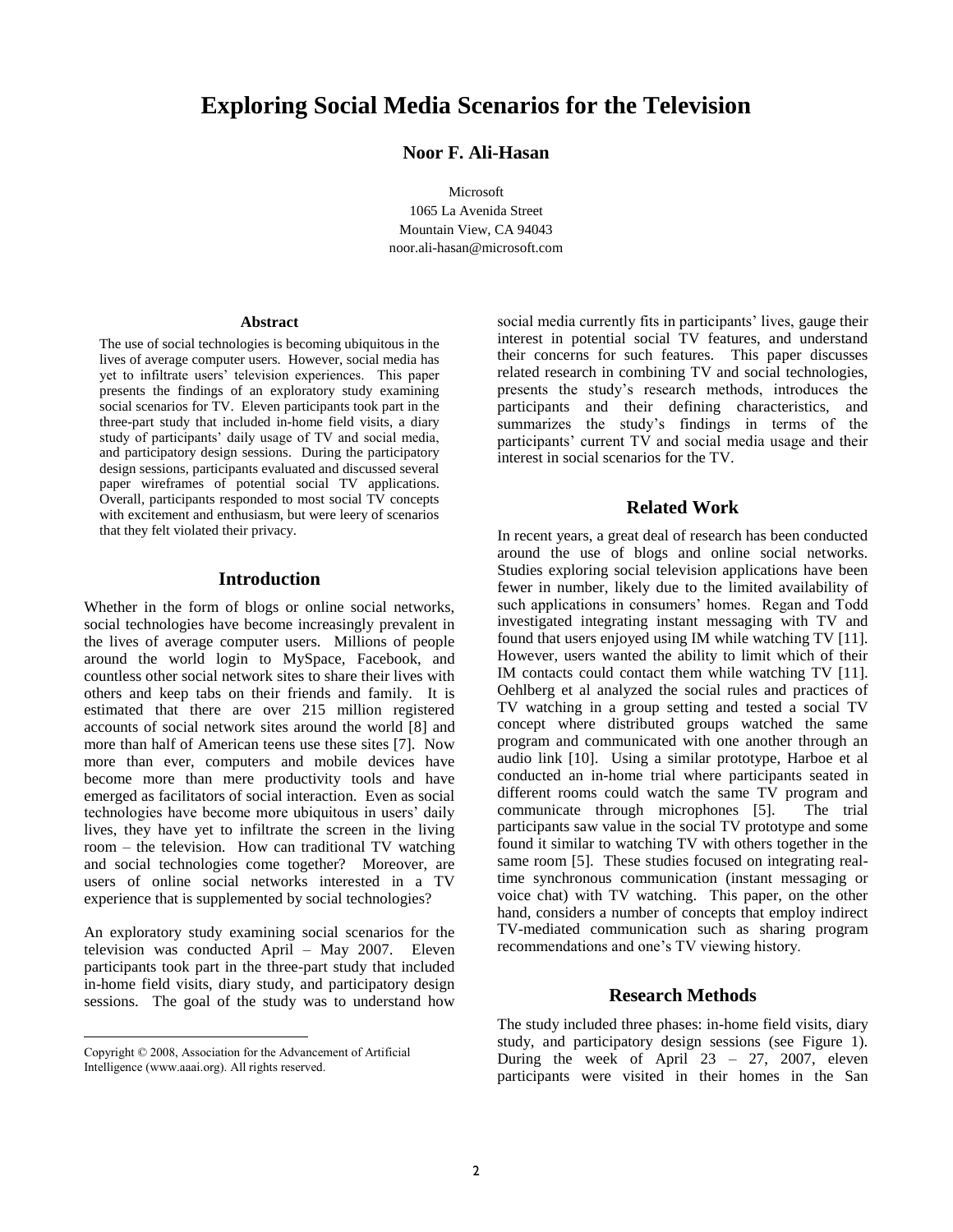Francisco Bay Area by at least one Microsoft interviewer. Over the course of approximately two hours, they were interviewed about their TV watching habits and their experiences with social technologies. They demonstrated some of the features of their TV services and how they typically use social media websites. Participants also provided tours of their homes, where they showed and described their various entertainment systems and devices and personal computers.



**Fig. 1:** *The study was composed of three phases: in-home field visits (a), diary study (b), and participatory design sessions (c).*

At the end of each field visit, participants were provided with a paper diary to keep track of their TV viewing and usage of social technologies. Each diary entry page included space to record TV activities, computer activities, other activities, reason for activities, other people involved in the activities, and the participant's mood during the activity. TV viewing activities tracked included interacting with live TV, digital video recorder (DVR), video-ondemand, and watching video rentals. The diary included instructions, activity entry pages, and stickers for various social media services, entertainment devices, and moods. A sample entry was also included to guide participants. Participants were asked to keep track of every instance of these activities for seven days, starting April 30 and ending May 6.

Lastly, each participant took part in a participatory design session the week of May  $7 - 11$  at the Microsoft TV Usability Labs in Mountain View, CA. During these onehour sessions, participants reviewed their diaries from the previous week, designed a service that combined TV and

social media features, and evaluated and discussed paper wireframes to various social scenarios for the TV. After reviewing each wireframe, participants completed an abridged version of the desirability toolkit exercise, where they described the wireframes by selecting from a list positive and negative words [2].

Qualitative data from all three phases of the study was analyzed using affinity diagramming [3]. The affinity diagrams helped in identifying core patterns of usage behavior and user requirements. Tag clouds, lists that display tags in differing sizes based on their popularity, were used to analyze the data from the desirability toolkit exercise [4].

## **Profile of Study Participants**

Eleven participants with varying experiences with TV services and social media were recruited to take part in all three components of the study. They were recruited for their interest and current participation in social media. Participants ranged in age from 27 to 57 and were employed in a variety of professions including human resources, education, information technology, and car racing. Table 1 offers a detailed overview of the participants" defining characteristics.

| #               | Age | Gender | Occupation              | <b>TV Service</b>         | <b>Social</b><br><b>Media</b> |
|-----------------|-----|--------|-------------------------|---------------------------|-------------------------------|
| P <sub>1</sub>  | 33  | Male   | University              | Digital Cable             | YouTube,                      |
|                 |     |        | registrar               | with DVR                  | Newsvine,                     |
|                 |     |        |                         |                           | MySpace,                      |
|                 |     |        |                         |                           | minivan                       |
|                 |     |        |                         |                           | forums                        |
| P <sub>2</sub>  | 53  | Female | Actress                 | Analog                    | YouTube,                      |
|                 |     |        |                         | Cable                     | MySpace,                      |
|                 |     |        |                         |                           | Yelp, TV                      |
|                 |     |        |                         |                           | forums                        |
| P <sub>3</sub>  | 50  | Female | Homemaker               | Digital Cable<br>with DVR | MySpace                       |
| P <sub>4</sub>  | 57  | Female | Cooking                 | Satellite with            | Yahoo!                        |
|                 |     |        | instructor              | <b>DVR</b>                | Answers                       |
| P <sub>5</sub>  | 43  | Female | Recruiter               | Satellite with            | MySpace,                      |
|                 |     |        |                         | 3 DVRs                    | Friendster.                   |
|                 |     |        |                         |                           | YouTube,                      |
|                 |     |        |                         |                           | Yahoo! 360                    |
| P <sub>6</sub>  | 54  | Male   | Race car                | Satellite with            | YouTube,                      |
|                 |     |        | driver                  | <b>DVR</b>                | Xbox Live                     |
| P7              | 36  | Male   | System                  | Satellite with            | Yelp                          |
|                 |     |        | administrator           | 3 DVRs                    |                               |
| P8              | 27  | Male   | Computer                | Digital Cable             | Xbox Live,                    |
|                 |     |        | hardware<br>salesperson |                           | gaming                        |
|                 |     |        |                         |                           | forums,                       |
|                 |     |        |                         |                           | MySpace,                      |
|                 |     |        |                         |                           | Blogger                       |
| P <sub>9</sub>  | 36  | Female | <b>HR</b><br>generalist | Digital Cable             | Xanga                         |
| P <sub>10</sub> | 37  | Female | Event                   | Digital Cable             | YouTube,                      |
|                 |     |        | planner                 |                           | MySpace                       |
| P <sub>11</sub> | 56  | Male   | Web                     | Satellite with            | YouTube,                      |
|                 |     |        | designer                | <b>DVR</b>                | Orkut.                        |
|                 |     |        |                         |                           | LinkedIn                      |

**Table 1:** *Overview of participants' key defining characteristics.*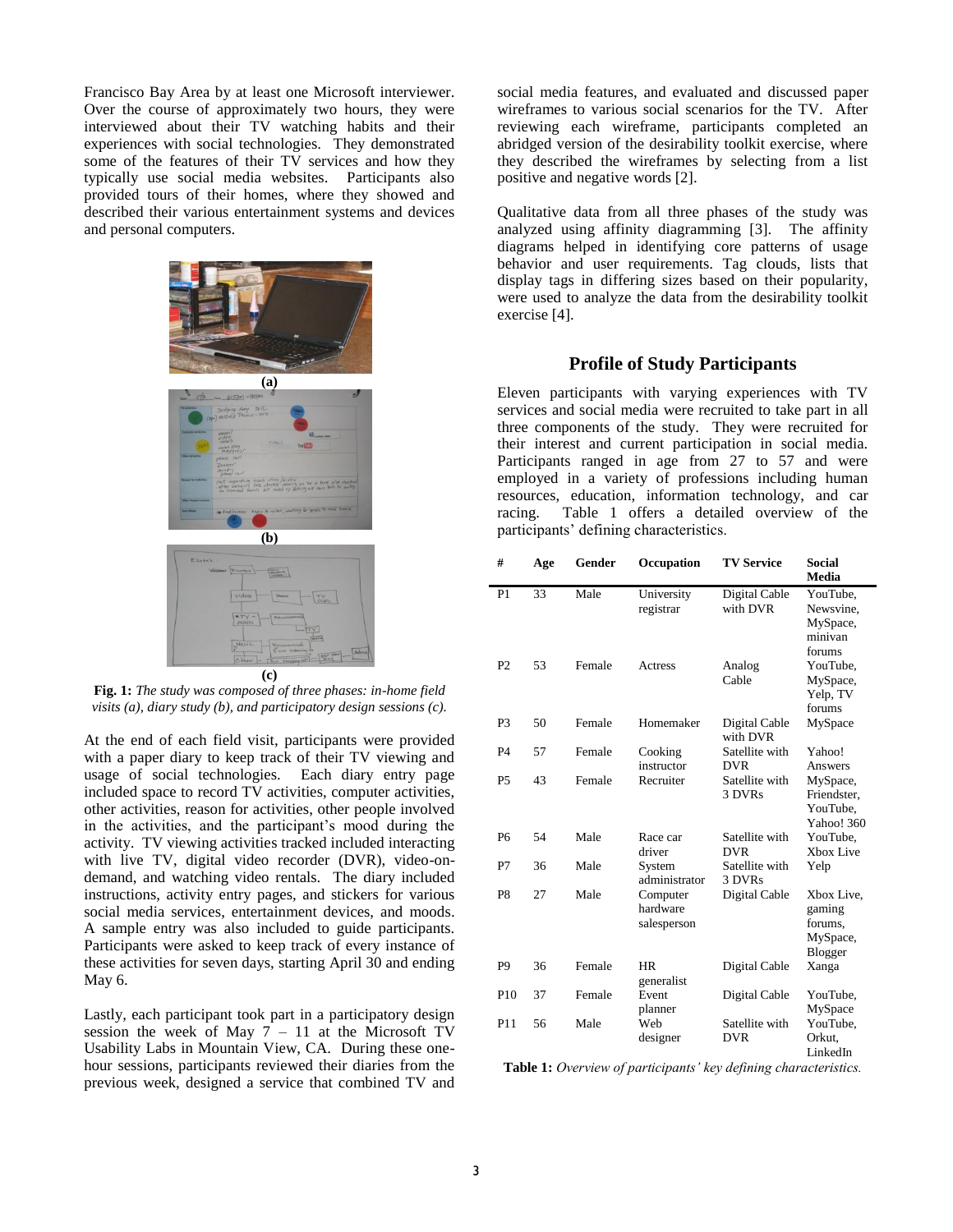## **TV as a Social Medium**

For all participants, TV watching rarely occurred alone, even in households with multiple TV sets. Most participants watched TV with immediate family members on an almost daily basis. Watching TV with others generally impacted the type of content watched. P7, P8, and P1 watched cartoons and children"s programming with their young children, while P5, P3, and P11 watched certain programs that appealed to their teenagers. P3 described her daily routine that included watching TV with her teenage daughter when she returned home from school. P3 appreciated having this TV time and even referred to it as spending "quality time" with her daughter.

Watching TV with friends and extended family members occurred on a less frequent basis. Several participants cited inviting others to watch TV in their homes or attending TV parties at the homes of friends and family. These events usually occurred once or twice a year and were around a major TV event such as a major sporting event, the *Academy Awards*<sup>1</sup>, or a season finale. Participants felt that TV served as a backdrop in these social gatherings. Some participants watched TV with friends on a more frequent basis. P8 invites his friends over every Thursday night to watch *UFC*<sup>2</sup> fights. He also orders fights through pay-per-view once a month, which he watches with friends. P6 invites friends to watch TV (recordings from his DVR) on a weekly basis, usually after an evening out. Similarly, P5 invites friends over on a monthly basis to watch a movie after dining out. "We"re the crash house," she says, in reference to these monthly TV gatherings at her home.

Most participants found out about new programs to watch through friends, family, and co-workers. Several participants also discussed TV programs with friends and family over the phone. P3 mentioned learning of the HBO program *Entourage*<sup>3</sup> through a phone conversation with her sister; while P4 regularly calls her father to notify him of programs she is watching and might be of interest to him. In her diary, P3 cited switching to a different program after receiving a phone call from her son recommending that program. P6"s friends call him to discuss the technical plausibility of  $CSI<sup>4</sup>$  plotlines. P2 described calling a friend while watching a program:

"It was during watching *Project Runway*<sup>5</sup> . . . I had a friend of mine and we would call each other during each commercial to assess what just happened."

Whether watching TV with family members, finding programs through other people, or talking to friends and

 $\overline{a}$ 

family about TV programs, TV already serves as a social medium for these participants.

## **Social Software Usage and Behaviors**

Participants used a variety of social media services including YouTube, MySpace, Xbox Live, Yelp, Blogger, and Xanga. Most participants used these services, particularly MySpace, to keep in touch with friends, family, co-workers, and acquaintances. For most participants, using MySpace usually involved reading new messages and comments on their profiles, browsing the profiles of friends, and reading the blogs of others. Several participants noted that they only checked MySpace when prompted via an email from the website (usually when they received a new message). Those participants (P7, P2, P11) who used Yelp regularly, used it to find reviews of restaurants and other services but did not contribute new reviews to it (except for P7). Several participants also mentioned contributing to online discussion forums related to their hobbies and interests, including forums related to TV programs. P2 reads posts from the online forums for TV programs such as *Dancing with the Stars*<sup>6</sup> and *So You Think You Can Dance*<sup>7</sup> , P1 regularly posts to a minivan club discussion forum, and P8 participates in gaming forums.

Participants did not all use the same services but YouTube and MySpace were the most frequently used. Most participants maintained accounts on multiple services, several of which they rarely used, used only once, or had abandoned. Friendster and Yahoo! 360 were most often cited in this category of usage. For some participants, including P8, P1, and P10, using social software was part of a daily routine that usually also involved routine online tasks such as checking email and reading news headlines.

"If I were 20 years younger, I'd use it."  $-$  P5, regarding MySpace

P6 and P11, on the other hand, used social media primarily for professional reasons. P6 used Xbox Live for racing simulations and instructing his students, while P11 used Orkut and LinkedIn to maintain his professional contacts and land leads for contract jobs.

Participants mostly communicated with family and friends, but several also noted communicating with people whom they did not know in real life. Through discussion forums, P2 and P1 regularly communicated with people whom they did not know. P8 plays multi-player games with friends on Xbox Live on a daily basis. His friends include both people he has met in real life and others whom he only knows through Xbox Live and gaming forums.

 $\overline{a}$ 

<sup>1</sup> http://www.oscars.org/

<sup>2</sup> http://www.ufc.com/

<sup>3</sup> http://www.hbo.com/entourage/

<sup>4</sup> http://www.cbs.com/primetime/csi/

<sup>5</sup> http://www.bravotv.com/Project\_Runway/

<sup>6</sup> http://abc.go.com/primetime/dancingwiththestars/

<sup>7</sup> http://www.fox.com/dance/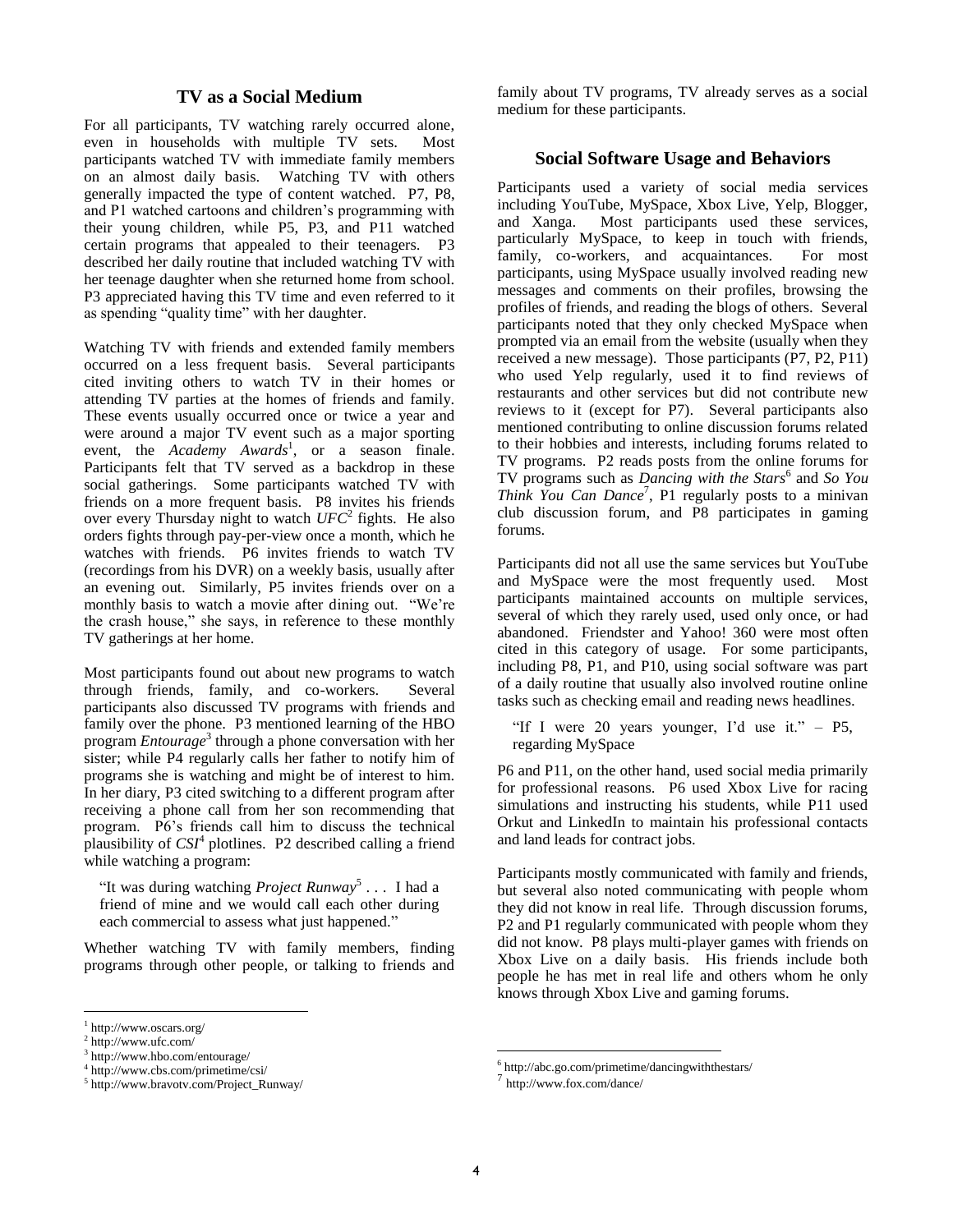Participants' levels of engagement in these social media services and online discussion forums ranged from creating and sharing new content, finding and sharing content created by other users, to consuming content created by others. Observed in a variety of social media, Horowitz characterized these three tiers of users as creators, synthesizers, and consumers [6]. Figure 2 illustrates the three tiers of social media engagement and each participant"s level of engagement. Making up a small percentage of users, creators are the most active and engaged users, creating and sharing new content on a regular basis [6]. Synthesizers generally do not create new content, but may add to it, actively look for it, and share it with others [6]. Consumers make up the majority of users and only consume the content created by others, rarely creating new content, adding to it, or sharing it [6]. In online communities, consumers are often referred to as lurkers, those users who "lurk" in communities, reading discussion threads but never contributing to them [9]. Of those interviewed, P8 was by far the most active user of social media services, using multiple services on a daily basis, and the only one that could be referred to as a creator. Along with playing multi-player games on Xbox Live, he also maintained a blog through Blogger, shared online videos with others, maintained a MySpace account, and read other blogs and posted blog comments. P1, P9, and P10 could be classified as synthesizers. Both P1 and P10 regularly shared online videos with others, P10 occasionally posted comments on MySpace, and P9 regularly commented on her friend"s Xanga journal. The remaining participants (P2, P3, P4, P5, P6, P7, and P11) were all consumers of social media, rarely generating new content, contributing to it, or sharing it.



**Fig. 2:** *The participants' levels of engagement in social media varied from consuming media created by others, synthesizing media created by others, and creating original media.*

#### **Online Video Usage and Behaviors**

Overall, participants spent more time watching online videos than participating in other forms of social media. All participants watched videos online through YouTube, news websites, movie websites such as Rotten Tomatoes<sup>8</sup>

 $\overline{a}$ 

and Moviefone<sup>9</sup> (for movie trailers), or TV network websites including ABC.com, VH1.com, and Fox.com. Most participants watched online videos several times a week, while others browsed YouTube on a daily basis.

YouTube was the most popular venue for locating online videos. Participants enjoyed browsing YouTube because of its expansive collection of videos. Participants used YouTube to find long tail [1] content and clips from TV programs. Long tail content that participants specifically looked for included humorous user-generated videos (P8, P1, P11), rabbit videos (P10), cat videos (P2), video game walkthroughs (P8), and racing clips (P6). Along with the variety and breadth of its content, participants liked the user-generated aspects of YouTube videos:

"There are people as insane as you out there [on YouTubel." $- P2$ 

"[YouTube is] people sharing little pieces of their lives." – P10

Browsing and finding video content followed a consistent pattern for most video websites, except for YouTube. When looking for videos on news, TV network, or movie websites, participants followed a directed approach, generally finding videos that accompanied articles they were reading or directly visiting a network or movie site to watch a specific episode or movie trailer. Finding and watching YouTube videos was far more spontaneous, largely due to YouTube's viral nature. Much of the YouTube videos found by participants were sent to them by friends, family, or co-workers. Along with receiving YouTube videos through email, P2, P1, and P8 were also referred to YouTube videos via message boards. A link to one YouTube video usually initiated browsing the site for other content, often prompted by the links to related and popular videos.

"I"ll look what"s out on the main page. If there is anything interesting, just to check in, and then I"ll check it out. I"ll check out that video. But usually that leads to something else and that leads to something else. . . Once I see one video, they always offer a few more videos . . . If I have the time, I"ll start checking out what's out there. Again, one thing leads to another." – P1

Several participants found that they can easily lose track of time watching YouTube videos. Both P10 and P11 stated that they attempted to limit their time on the website.

"I can spend hours watching YouTube. I usually limit it to 30 minutes." $-$  P10

Nonetheless, several complained about the poor video quality of YouTube videos. Most participants expected low video quality of YouTube videos due to their usergenerated nature. P2 even remarked that the video quality

 $\overline{a}$ 

<sup>8</sup> http://www.rottentomatoes.com/

<sup>9</sup> http://movies.aol.com/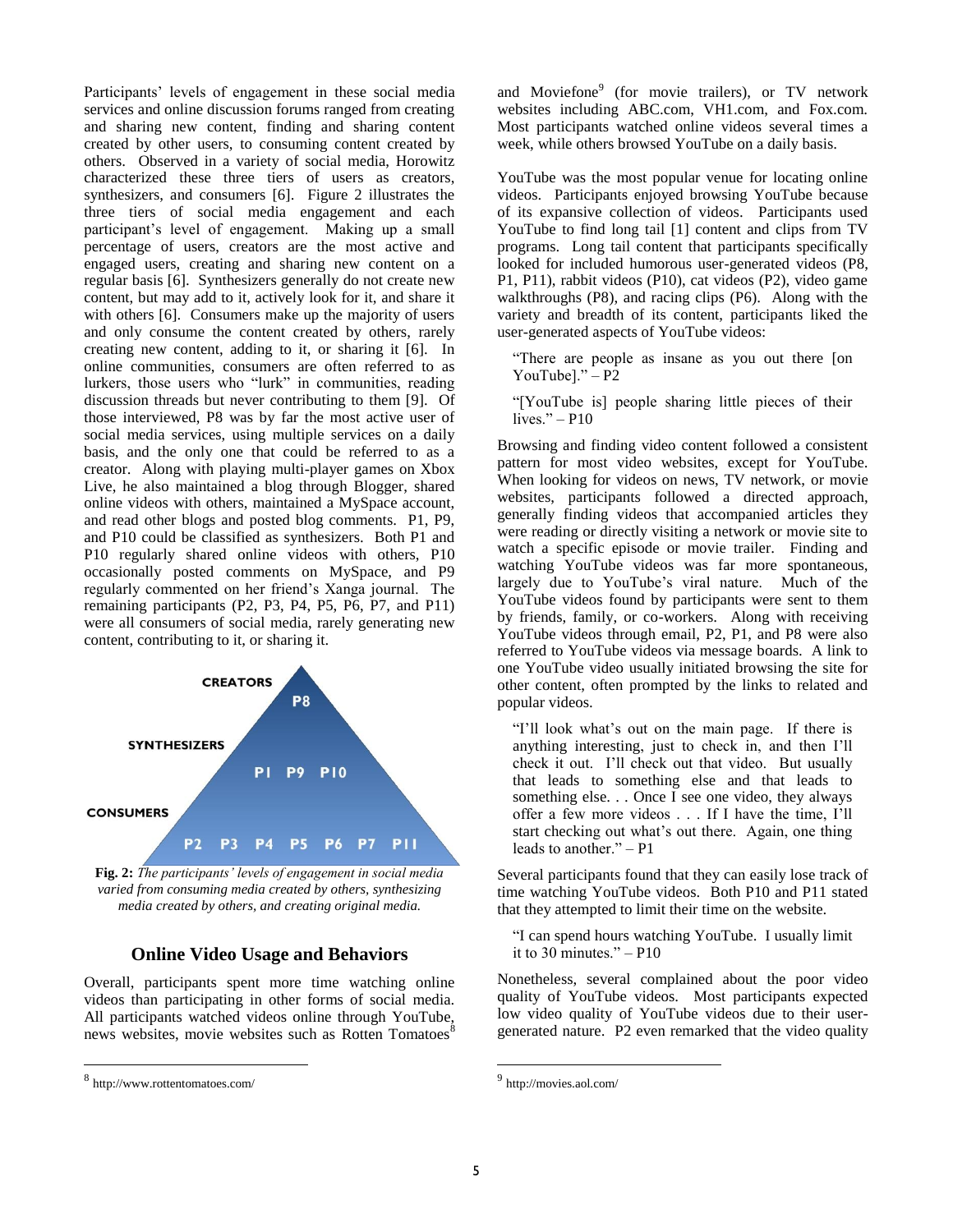of YouTube videos is attributed to the quality of the original videos submitted by YouTube users.

"You can only watch so much of it."  $- P3$ , regarding the video and content quality of user-generated videos on YouTube.

Participants (P7, P10, P1, P9, P5) who watched TV through network sites did so when they missed an episode of a program (and that program was not available through video-on-demand, they forgot to record it, or could not record it due to a DVR conflict) or when they are unable to watch it on their TV (due to travel, being at work, or unavailability of the TV due to another member of the household watching something else). Both P7 and P1 remarked that they would rather watch these programs on their TV instead of the computer, since their TV screens are larger. P10 even wishes that she had purchased a better quality video card for her laptop, given how often she watches videos on it. ABC.com was the network site most frequently used by participants (P10, P1, P5).

Two participants (P1, P10) compared and contrasted the video quality and type of content offered by YouTube and ABC.com. P1 expected "homemade" content from YouTube but "highly polished" content from ABC.com. Similarly, P10 finds ABC.com to be "slick and professional" and YouTube to be "homegrown" but "more<br>entertaining and heartwarming." Both P1 and P10 entertaining and heartwarming." complained that ABC.com does not offer all episodes of a particular program and wished that more programs were available online. P10 also noted that YouTube is easier to use and only requires one click to play a video, whereas ABC.com requires a more involved ("cumbersome") interaction model.

"It's one thing to go on YouTube and look at all these videos but it is another thing to get broadcast content on the computer . . . With YouTube you have this expectation that a lot of the videos are short clips and they're all mostly homemade. But when you go to a site like ABC you expect it to be highly polished." - P1

"I think the ABC.com video quality is great and the YouTube video quality is great for the fact that people are posting from all over the place. YouTube is more entertaining. I don't feel like I'm being sold on something as much. With ABC if they didn't have a show that I'd like to watch, I probably wouldn't go to ABC.com. YouTube is homegrown entertainment and ABC is slick and professional. YouTube is heartwarming." - P10

For most participants, online video consumption did not necessarily constitute a social activity. Participants rarely commented on YouTube videos or used the site to maintain or form relationships. Nonetheless, all participants have shared videos with others at least once. Sharing videos mostly occurred through email, although both P1 and P8 post videos to message boards and P8 also

posts them to his blog. P10 noted that she would share YouTube videos more often if the sharing process was easier to do. She only recently realized that she could cut and paste the video URLs into an email.

Posting original videos to YouTube was rarely done. P1 was interested in uploading family videos to YouTube but felt that it required too much work. P2 has been considering posting her own videos of her cat but is concerned that she will find the process to be too frustrating.

## **Reactions to Social Scenario Wireframes**

During the participatory design sessions, participants reviewed paper wireframes of several potential social scenarios around TV. After reviewing and discussing each scenario and set of wireframes, participants completed an abridged version of the desirability toolkit, where they circled three positive and three negative words regarding the scenario [2]. Figure 3 summarizes and aggregates participants" selections for all wireframes presented. Overall, participants responded to most scenarios with excitement and enthusiasm, selecting positive words such as *fun*, *desirable*, *innovative*, *collaborative*, and *easy to use*. Several participants even inquired about the availability of the concepts to consumers:

"When can I get it? I want the toy!"  $- P5$ 

"I'd love to play with it."  $- P11$ 

At the same time, participants found some features to be *undesirable*, *not appropriate*, and *overwhelming*. Participants' reactions to each specific set of wireframes and scenarios are discussed in the next sections.

attractive beautiful big brother busy clean COllaborative compatible complex confusing consistent CUStomizable dense desirable disorganized distracting easy to use efficient empowering familiar fast mightening frustrating fun hard to learn hard to use helpful impersonal inconsistent inefficient inflexible *innovative* integrated nosy not appropriate not enough accuracy not secure not understandable ok for voyeurs organized overwhelming pedantic personal plain redundant simple slow spontaneous spying thoughtful timing too-edited too-much-work too personal too technical trustworthy unattractive understandable **undesirable** unpredictable unprofessional unreliable untrustworthy elcome wouldn't take time to use it younger audience **Fig. 3:** *This tag cloud summarizes and aggregates participants' desirability toolkit word selections for all social prototypes* 

*presented. Positive words are in blue while negative words are in red. The size of each word corresponds to the number of participants who selected that word.*

## **Send and Receive Recommendations**

Participants were presented with two recommendation scenarios: recommending a program to a friend or family member after watching it and selecting a program to watch after receiving a recommendation from a friend or family member. Of all the wireframes they reviewed, participants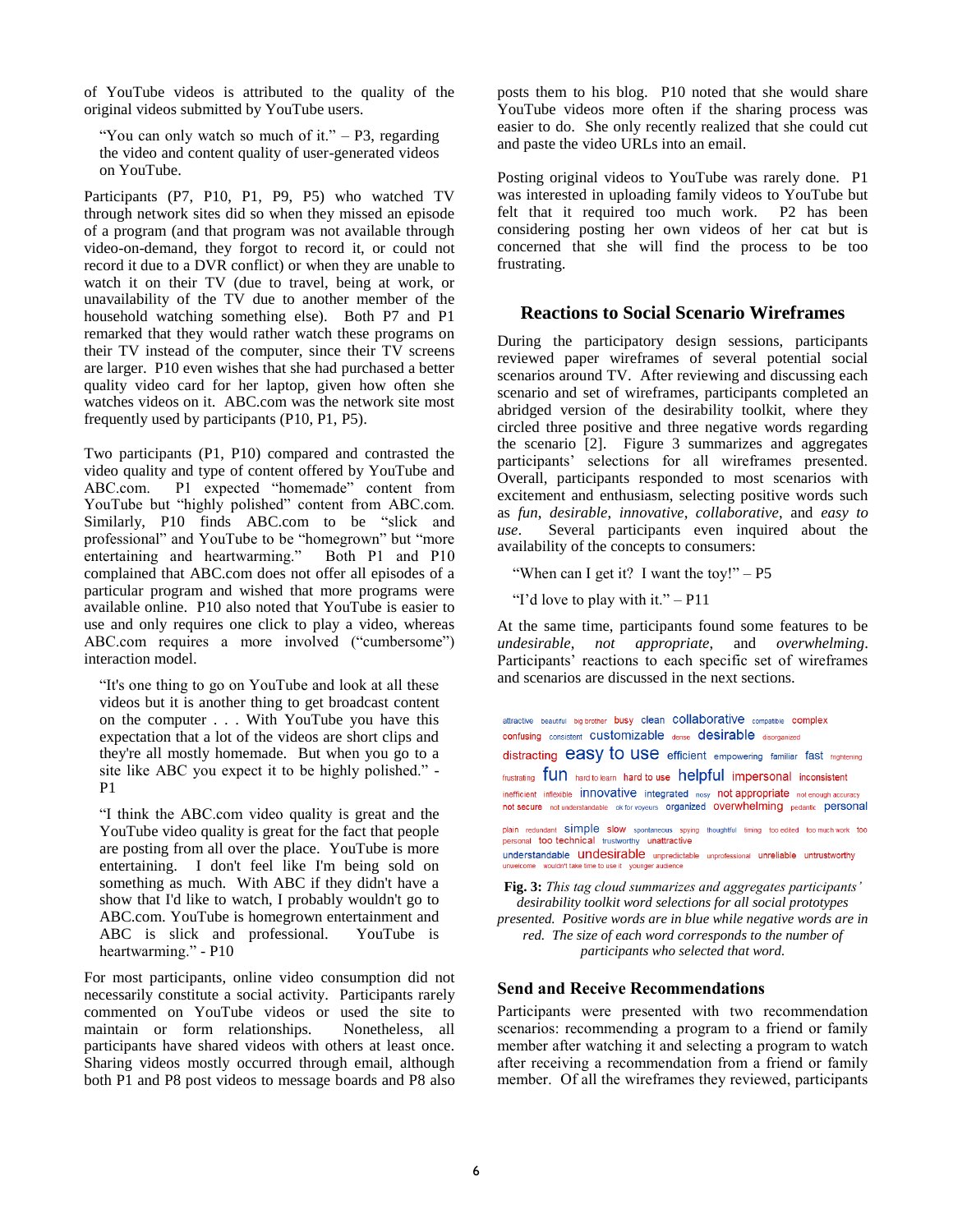were most interested in the two recommendation scenarios. Participants perceived the recommendation concept as innovative and liked the idea of sending an entire episode to another subscriber's set-top box. They also responded well to being able to schedule a recording based on a recommendation. Some participants expressed concern about being able to send recommendations to friends and family members who were not subscribers of the same service. In that situation, they felt that their friends and family should receive an email with information about the recommended program. Four participants (P7, P11, P10, P6) mentioned wanting to make recommendations more personalized by adding a personalized message to each recommendation. Without doing so, they felt that the recommendation may be perceived as spam or appear impersonal.

"I love that. That"s a great idea. . . I like the idea of sharing what I've watched."  $- P10$ 

"If you could send an entire episode that would be great. . . I could have used it yesterday." – P3

"That's pretty cool. I like that.... It's a very innovative fun way to share programs." – P9

At the same time, participants were concerned about the number of recommendations they would receive and the quality of those recommendations. Several participants stressed that their TV watching should not be interrupted by incoming recommendations. As with Regan and Todd's [11] findings, participants also wanted a way to block recommendations from certain contacts and to ignore recommendations for specific programs.

"I have friends who"ll recommend things all day  $long." - P7$ 

"I don"t want to be told what to watch. . . My tastes are very specific." – P2

"There should be a way to say "don"t bother."" – P11

#### **Send and Receive Bookmarks**

Participants reviewed wireframes for a bookmarking concept where they could select parts of programs and clip them. They were told that they could save these clips for themselves to return to at a later point or send and receive clips from family and friends. Most participants showed interest in this concept. Nonetheless, several anticipated that the feature could be difficult to use and cited that such a feature would only be desirable if it was easy and simple to use:

"That"s cool, too. I"d like to do that. I"ve wanted to do that with my DVR but it seemed complex." – P1

"That"d be cool if it was self-contained and easy . . . It might be too technical or confusing for some people." – P11

"I like it a lot. I"d love to have a simple facility to do that." $- P6$ 

"I have a feeling it would be too technical."  $- P2$ 

Participants noted that the concept could work well with programming that features different sketches or separate segments, citing programs such as *Saturday Night Live*<sup>10</sup>, Late Night with Conan O'Brien<sup>11</sup>, The Daily Show<sup>12</sup>, and *American Idol<sup>13</sup>*. Several participants even compared the idea to YouTube, citing that it served a similar function. P6, P11, P1, and P2 all mentioned that they were more likely to use such a feature for their own benefit (to save specific parts of programs instead of entire programs) and less likely to share those clips with others. As with recommendations, participants felt that the feature could become overwhelming if they received too many clips and wondered how the feature would work with their friends and family who did not have the same system.

#### **Rate Programs**

Participants were also asked to consider the ability to rate programs on their TV set after watching them. Participants had mixed reactions to rating programs. Most felt that rating programs would only be beneficial if they received accurate program recommendations based on their ratings. These participants had previously rated movies with services like  $Netflux<sup>14</sup>$  and saw value in doing so:

"I think that's excellent. I did it when I was in Blockbuster and Netflix for videos. I relied on the ratings from the whole Blockbuster [or] Netflix community to choose movies that I wouldn't necessarily go for." – P1

"I do that with IMDB and Netflix." – P11

Other participants were concerned that the recommendations would be inaccurate and unreliable and that rating programs would be too time consuming. Some saw value in learning about how users of the same system rated programs, while others had no interest in reviewing community ratings and would rather see ratings from their friends and family.

"If I'm forwarding it to my friends, I'm only going to give them the good ones. It is kind of pointless to have a rating system. . . It's just another thing to sift through." – P9

Participants" skepticism of rating programs could be attributed to a form of rating fatigue. They are frustrated by the pressure to rate books, music, movies, and services on various websites. At the same time, the effort involved in doing so may not lead to an equitable return.

 $\overline{a}$ 

<sup>&</sup>lt;sup>10</sup> http://www.nbc.com/Saturday\_Night\_Live/

<sup>11</sup> http://www.nbc.com/Late\_Night\_with\_Conan\_O'Brien/

<sup>12</sup> http://www.thedailyshow.com/

<sup>13</sup> http://www.americanidol.com/

<sup>14</sup> http://www.netflix.com/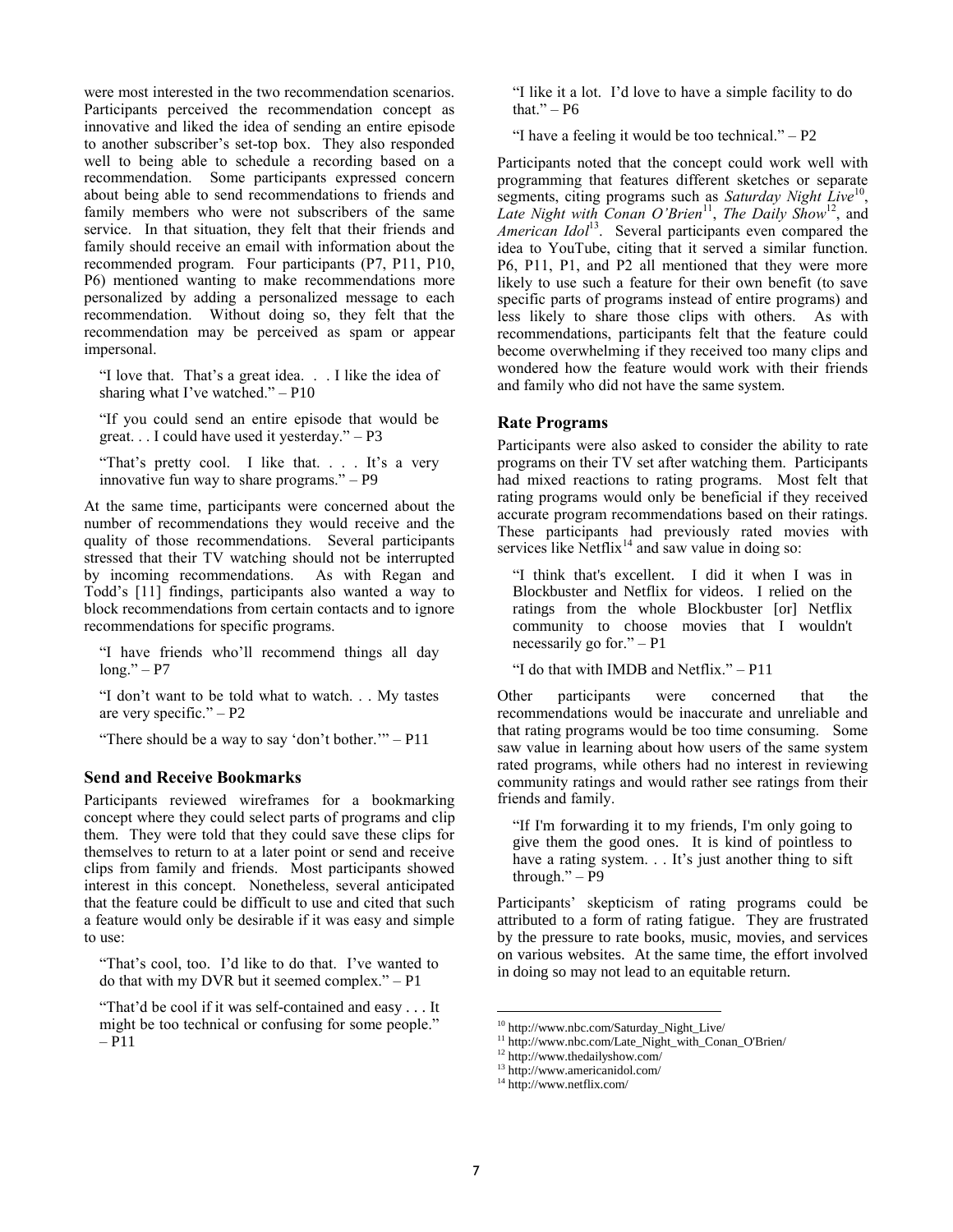"The only time I rate things is when it will lead to recommendations. . . . On my iPod, rating my stuff is a complete waste of time." – P10

## **Online Community**

The idea of a TV-themed online community was also discussed during the participatory design sessions. Through this community, users could share their TV viewing history and favorite programs with family, friends, and others, meet new people who watch the same programs as they do, post reviews of programs they have watched, and discuss their favorite programs with other people. Most participants were not interested in joining a TVthemed online community or social network. All participants felt that such a service would be overwhelming. A majority of participants felt that an online community would be of more interest to younger users:

"This is great for a kid."  $- P6$ 

"I could see my kids getting into that."  $- P3$ 

"I don't have a MySpace . . . I think it [this concept] is younger than me. It feels like it could be a lot of work." $- P2$ 

"I think I'm old and frumpy. I think this would probably be attractive for someone who is younger and looking to expand their base of friends. I don't have enough time to spend with the friends I already have. I'm not going to look for new ones!" – P5

Several participants were concerned about their privacy and cited that they had limited time to devote to online social networks. One participant (P10) stated that such a feature would only be of interest to her if her friends and family were also participating in it. Some participants did not feel that TV offered enough common ground to warrant new relationship formation:

"I'm not trying to make friends through  $TV$ ." – P4

"For me the websites like Xanga they're more about what's going on with you than what's going on with  $TV. \ldots$  A social webpage - it is social not  $TV.$ " – P9

#### **Now Watching**

Lastly, participants were introduced to the Now Watching concept, where they could share what they are currently watching with others and also view what their friends and family members were watching. The concept mirrors the functionality of Last.fm<sup>15</sup>, where users share the track information of the music they are currently listening to and their historical music listening behaviors and patterns. Despite the popularity of Last.fm with music fans, the participants of this study strongly rejected this idea. They found the scenario to be extremely invasive and were very

 $\overline{a}$ 

concerned about their privacy, several comparing it to being watched by "Big Brother:"

"Oh my God! No, that makes me really nervous. Big brother. That would cause me to not get it." $-P3$ 

"That's scary! That's just pure scary! I wouldn't want to know what people are watching sometimes and I'm sure they wouldn't want me to know. I wouldn't want everybody to know exactly what I'm watching at any given moment. It is easy enough to shout out to people and tell them what you're doing but for them to peer into your living room?" – P1

"Terrible idea. I have no intention of letting them know what I"m watching. What if I"m watching porn?" - P6

"I maybe curious about other people but it seems invasive. What if someone is watching porn or a guilty pleasure?" – P11

"I don"t think it"s anyone"s business what I"m watching." $- P2$ 

"No! That's just too much big brother is watching. That just sounds all bad to me. Not that I watch porn but what if you're watching porn on Cinemax in the middle of the night?" – P9

Even participants who liked the concept and were not concerned about their privacy, wanted the ability to turn it off at times:

"It seems pretty cool . . . I like the idea . . . But I want to be able to turn it on and off. Maybe I don"t feel social." –  $P8$ 

"I"d be fun to see what someone else is doing . . . There is voyeurism involved."  $- P5$ 

These comments raise an important question  $-$  if music fans are willing to share information about their listening habits with others, why are TV viewers so reluctant to share their TV viewing history? Although tastes in music differ between people, one's choice of music does not usually reflect negatively on her character. However, watching pornography has societal implications about one's morality. Observing one's TV viewing history may also raise questions about his interests, particularly if they are perceived as deviant. Unlike listening to music, watching an excessive amount of TV is culturally less acceptable and conjures the stereotypical image of the "couch potato."

## **Conclusions and Future Work**

Whether offering a shared entertainment experience or common ground to elicit conversation, TV watching is already a social activity. The convergence of television and social media is an exciting prospect for researchers and one that is also of interest to users. Even those users who

<sup>15</sup> http://www.last.fm/